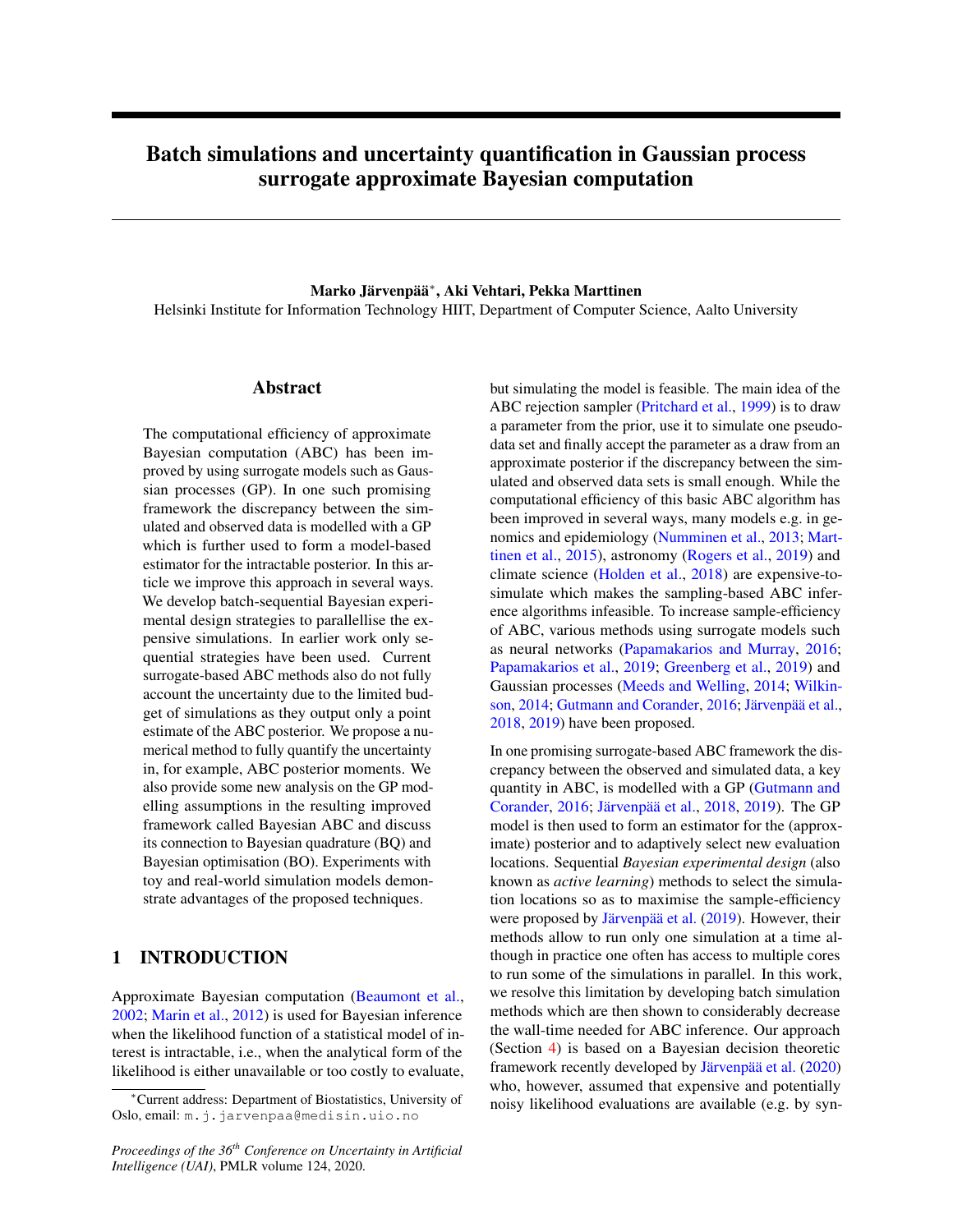thetic likelihood method [\(Wood,](#page-9-6) [2010;](#page-9-6) [Price et al.,](#page-9-7) [2018\)](#page-9-7)). In this work we instead focus on ABC scenario where only less than a thousand model simulations can be obtained.

In practice the posterior distribution is often summarised for further decision making using e.g. the expectation and variance. When the computational resources for ABC inference are limited, it would be important to assess the accuracy of such summaries, but this has not been done in earlier work. As the second main contribution of this article, we devise an approximate numerical method to propagate the uncertainty of the discrepancy, represented by the GP model, to the resulting ABC posterior summaries (Section [5\)](#page-3-0). Such uncertainty estimates are useful for assessing the accuracy of the inference and guiding the termination of the inference algorithm. We call the resulting improved framework as *Bayesian ABC* in analogy with the related problems of *Bayesian* quadrature and *Bayesian* optimisation.

We also provide new insights on the underlying GP modelling assumptions (Appendix [A.2\)](#page--1-0) and on the connections between Bayesian ABC, BQ and BO to improve understanding of these conceptually similar techniques (Section [6\)](#page-4-0). Finally, we demonstrate the ABC posterior uncertainty quantification and show that Bayesian ABC framework is well-suited for parallel simulations using several numerical experiments (Section [7\)](#page-5-0).

### 2 BRIEF BACKGROUND ON ABC

We denote the (continuous) parameters of the statistical model of interest with  $\theta \in \Theta \subset \mathbb{R}^p$ . The posterior distribution, that describes our knowledge of  $\theta$  given some observed data  $\mathbf{x}_{o} \in \mathcal{X}$  and a prior density  $\pi(\boldsymbol{\theta})$ , can then be computed using Bayes' theorem

$$
\pi(\boldsymbol{\theta} \,|\, \mathbf{x}_{\text{o}}) = \frac{\pi(\boldsymbol{\theta})\pi(\mathbf{x}_{\text{o}} \,|\, \boldsymbol{\theta})}{\int_{\Theta} \pi(\boldsymbol{\theta}')\pi(\mathbf{x}_{\text{o}} \,|\, \boldsymbol{\theta}') \,d\boldsymbol{\theta}'}.
$$
 (1)

If the likelihood function  $\pi(\mathbf{x}_0 | \boldsymbol{\theta})$  is intractable, evaluating [\(1\)](#page-1-0) even up-to-normalisation becomes infeasible. Standard ABC algorithms such as the ABC rejection sampler instead target the approximate posterior

$$
\pi_{ABC}(\theta|\mathbf{x}_o) \triangleq \frac{\pi(\theta)\int_{\mathcal{X}} \pi_{\varepsilon}(\mathbf{x}_o|\mathbf{x})\pi(\mathbf{x}|\theta) \, \mathrm{d}\mathbf{x}}{\int_{\Theta} \pi(\theta')\int_{\mathcal{X}} \pi_{\varepsilon}(\mathbf{x}_o|\mathbf{x}')\pi(\mathbf{x}'|\theta') \, \mathrm{d}\mathbf{x}' \, \mathrm{d}\theta'},\tag{2}
$$

where  $\pi_{\varepsilon}(\mathbf{x}_0 | \mathbf{x}) = \mathbb{1}_{\Delta(\mathbf{x}_0, \mathbf{x}) \leq \varepsilon}$ . Other choices of kernel  $\pi_{\varepsilon}$  are also possible [\(Wilkinson,](#page-9-8) [2013\)](#page-9-8). Above,  $\Delta: \mathcal{X}^2 \to \mathbb{R}_+$  is the discrepancy function used to compare the similarity of the data sets and  $\varepsilon$  is a threshold parameter. Small  $\varepsilon$  produces good approximations but renders sampling-based ABC methods inefficient. A wellconstructed discrepancy function is an important ingredient of accurate ABC inference [\(Marin et al.,](#page-8-1) [2012\)](#page-8-1). In

this article we assume a suitable discrepancy function is already available (e.g. constructed based on expert opinion, earlier analyses on other similar models, pilot runs or distance measures between raw data sets [\(Park et al.,](#page-9-9) [2016;](#page-9-9) [Bernton et al.,](#page-8-10) [2019\)](#page-8-10)) and focus on approximating any given ABC posterior in [\(2\)](#page-1-1) as well as possible given only a limited budget of simulations.

# <span id="page-1-5"></span>3 BAYESIAN ABC FRAMEWORK

We describe our Bayesian ABC framework here. The main difference to earlier work [\(Järvenpää et al.,](#page-8-8) [2019\)](#page-8-8) is that we use a hierarchical GP model and, most importantly, explicitly quantify the uncertainty of the ABC posterior instead of resorting to point estimation. The main idea is to explicitly use another layer of Bayesian inference to estimate the ABC posterior in [\(2\)](#page-1-1). The previously simulated discrepancy-parameter-pairs are treated as data to learn a surrogate model, which will predict the discrepancy for a given parameter value. The surrogate model is further used to form an estimator for the ABC posterior in [\(2\)](#page-1-1) and to adaptively acquire new data.

We assume that each discrepancy evaluation, denoted by  $\Delta_i$  at the corresponding parameter  $\theta_i$ , is generated as

<span id="page-1-4"></span>
$$
\Delta_i = f(\boldsymbol{\theta}_i) + \nu_i, \quad \nu_i \stackrel{\text{i.i.d.}}{\sim} \mathcal{N}(0, \sigma_n^2), \tag{3}
$$

where  $\sigma_n^2 > 0$  is the variance of the discrepancy<sup>[1](#page-1-2)</sup>. To encode the assumptions of smoothness and e.g. potential quadratic shape of the discrepancy  $\Delta_{\theta}$ , in this work its unknown mean function  $f$  is given a hierarchical GP prior

<span id="page-1-3"></span>
$$
f | \gamma \sim \mathcal{GP}(m_0(\boldsymbol{\theta}), k_{\boldsymbol{\phi}}(\boldsymbol{\theta}, \boldsymbol{\theta}'))
$$
\n
$$
m_0(\boldsymbol{\theta}) \triangleq \sum_{i=1}^r \gamma_i h_i(\boldsymbol{\theta}), \quad \gamma \sim \mathcal{N}(\mathbf{b}, \mathbf{B}), \tag{4}
$$

<span id="page-1-0"></span>where  $k_{\phi}$ :  $\Theta^2 \rightarrow \mathbb{R}$  is a covariance function with hyperparameters  $\phi$  and  $h_i : \Theta \to \mathbb{R}$  are basis functions (both assumed continuous). We marginalise  $\gamma$  in [\(4\)](#page-1-3), as in [O'Hagan and Kingman](#page-9-10) [\(1978\)](#page-9-10), and [Riihimäki and Vehtari](#page-9-11) [\(2014\)](#page-9-11), to obtain the GP prior

$$
f \sim \mathcal{GP}(\mathbf{h}(\boldsymbol{\theta})^{\top} \mathbf{b}, k_{\boldsymbol{\phi}}(\boldsymbol{\theta}, \boldsymbol{\theta}') + \mathbf{h}(\boldsymbol{\theta})^{\top} \mathbf{B} \mathbf{h}(\boldsymbol{\theta}')),
$$
 (5)

<span id="page-1-1"></span>where  $h(\theta) \in \mathbb{R}^r$  is a column vector consisting of the basis functions  $h_i$  evaluated at  $\theta$ . For now, we assume the GP hyperparameters  $\psi \triangleq (\sigma_n^2, \phi)$  are fixed and omit  $\psi$ from our notation for brevity.

Given training data  $D_t \triangleq \{(\Delta_i, \theta_i)\}_{i=1}^t$ , we obtain  $f | D_t \sim \mathcal{GP}(m_t(\boldsymbol{\theta}), c_t(\boldsymbol{\theta}, \boldsymbol{\theta}'))$ 

$$
m_t(\boldsymbol{\theta}) \triangleq \mathbf{k}_t(\boldsymbol{\theta}) \mathbf{K}_t^{-1} \boldsymbol{\Delta}_t + \mathbf{R}_t^{\top}(\boldsymbol{\theta}) \bar{\boldsymbol{\gamma}}_t, \tag{6}
$$

<span id="page-1-2"></span><sup>&</sup>lt;sup>1</sup>While this modelling assumption may seem strong, it has been used successfully before. We now give a justification for this modelling choice in Appendix [A.2.](#page--1-0)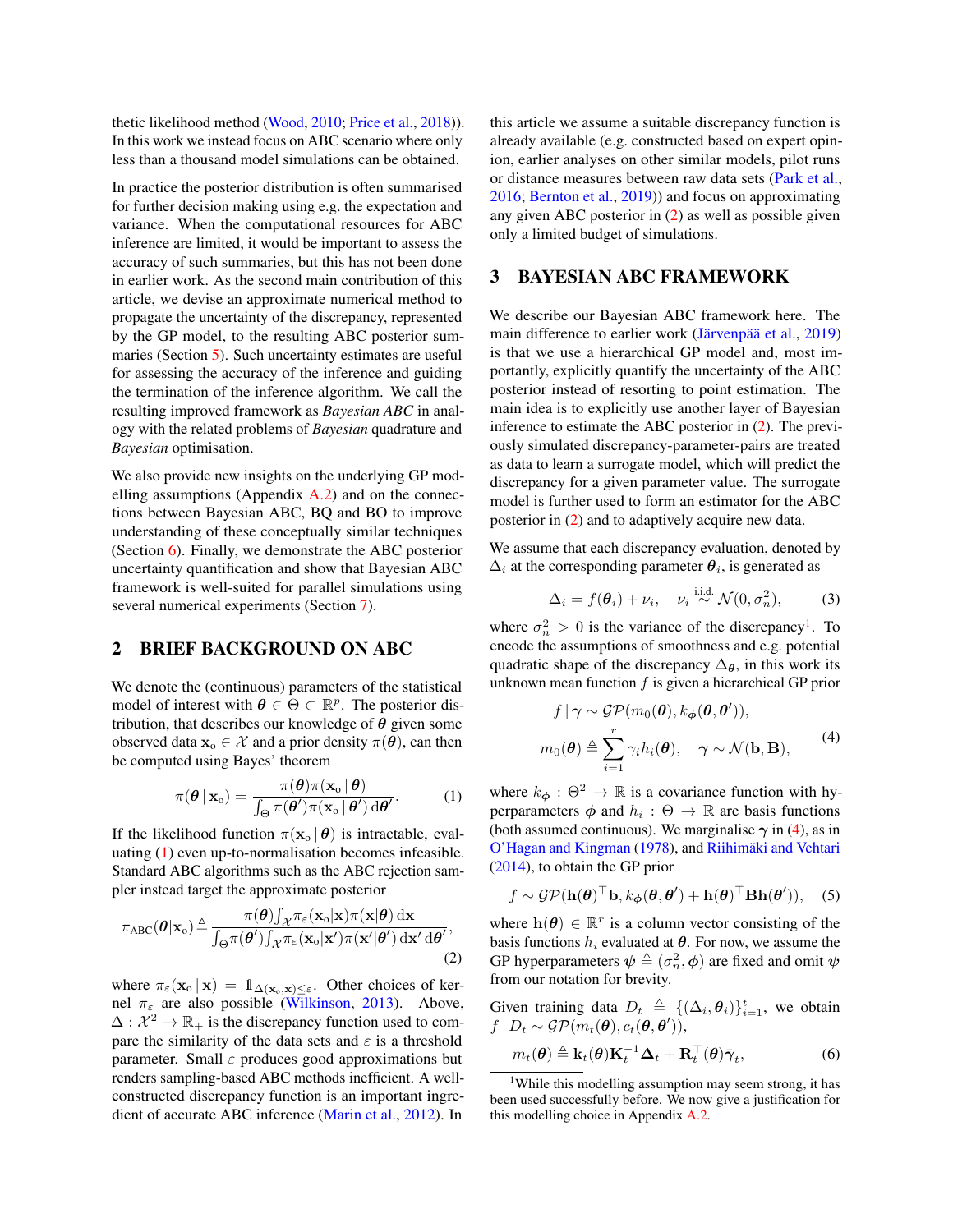$$
c_t(\boldsymbol{\theta}, \boldsymbol{\theta}') \triangleq k(\boldsymbol{\theta}, \boldsymbol{\theta}') - \mathbf{k}_t(\boldsymbol{\theta}) \mathbf{K}_t^{-1} \mathbf{k}_t^{\top}(\boldsymbol{\theta}')
$$

$$
+ \mathbf{R}_t^{\top}(\boldsymbol{\theta}) [\mathbf{B}^{-1} + \mathbf{H}_t \mathbf{K}_t^{-1} \mathbf{H}_t^{\top}]^{-1} \mathbf{R}_t(\boldsymbol{\theta}'),
$$
(7)

where  $[\mathbf{K}_t]_{ij} \triangleq k(\theta_i, \theta_j) + \mathbb{1}_{i=j} \sigma_n^2$ ,  $\mathbf{k}_t(\theta) \triangleq$  $(k(\theta, \theta_1), \ldots, k(\theta, \theta_t))^{\top}, \Delta_t \triangleq (\Delta_1, \ldots, \Delta_t)^{\top}$  and

$$
\bar{\boldsymbol{\gamma}}_t \triangleq [\mathbf{B}^{-1} + \mathbf{H}_t \mathbf{K}_t^{-1} \mathbf{H}_t^\top]^{-1} (\mathbf{H}_t \mathbf{K}_t^{-1} \boldsymbol{\Delta}_t + \mathbf{B}^{-1} \mathbf{b}), \tag{8}
$$

$$
\mathbf{R}_t(\boldsymbol{\theta}) \triangleq \mathbf{H}(\boldsymbol{\theta}) - \mathbf{H}_t \mathbf{K}_t^{-1} \mathbf{k}_t^\top(\boldsymbol{\theta}).
$$
\n(9)

Above  $\bar{\gamma}_t$  is the generalised least-squares estimate,  $H_t$  is the  $r \times t$  matrix whose columns consist of basis function values evaluated at  $\theta_{1:t}$ ,  $\theta_{1:t}$  is a  $p \times t$  matrix, and  $\mathbf{H}(\theta) \in$  $\mathbb{R}^r$  is the corresponding vector of test point  $\theta$ . We also define  $s_t^2(\theta) \triangleq c_t(\theta, \theta)$  and  $\Pi_{D_t}^f \triangleq \mathcal{GP}(m_t(\theta), c_t(\theta, \theta')).$ For further details of GP regression, see e.g. [Rasmussen](#page-9-12) [and Williams](#page-9-12) [\(2006\)](#page-9-12).

If the true discrepancy mean function  $f$  and the variance of the discrepancy  $\sigma_n^2$  were known, the ABC posterior would be

$$
\pi_{\text{ABC}}^f(\boldsymbol{\theta}) \triangleq \frac{\pi(\boldsymbol{\theta})\Phi\left((\varepsilon - f(\boldsymbol{\theta}))/\sigma_n\right)}{\int_{\Theta} \pi(\boldsymbol{\theta}')\Phi\left((\varepsilon - f(\boldsymbol{\theta}'))/\sigma_n\right) d\boldsymbol{\theta}'},\quad(10)
$$

where  $\Phi(\cdot)$  is the Gaussian cdf. This fact follows from [\(2\)](#page-1-1) and the Gaussian modelling assumption  $(3)$ . In practice  $f$  is unknown but our knowledge about  $f$  is represented by the posterior  $f \mid D_t \sim \prod_{D_t}^{f}$ . Since the ABC posterior  $\pi_{ABC}^f$  in [\(10\)](#page-2-1) depends on f, it is also a random quantity and its posterior can be obtained by propagating the uncertainty in f through the mapping  $f \mapsto \pi_{ABC}^f$ .

Computing the distribution of  $\pi_{ABC}^f$  is difficult due to its nonlinear dependence on  $f$  and because  $f$  is infinitedimensional. However, the pointwise mean, variance and quantiles of the unnormalised ABC posterior

$$
\tilde{\pi}_{ABC}^f(\boldsymbol{\theta}) \triangleq \pi(\boldsymbol{\theta}) \Phi((\varepsilon - f(\boldsymbol{\theta}))/\sigma_n), \qquad (11)
$$

i.e. the numerator of  $(10)$ , can be computed analytically as shown by [Järvenpää et al.](#page-8-8) [\(2019\)](#page-8-8) in the case of a zero mean GP prior. It is easy to see that their formulas also hold for our more general GP model in [\(4\)](#page-1-3). For example,

$$
\mathbb{E}_{f|D_t}(\tilde{\pi}_{ABC}^f(\boldsymbol{\theta})) = \pi(\boldsymbol{\theta})\Phi(a_t(\boldsymbol{\theta})), \tag{12}
$$

$$
a_t(\boldsymbol{\theta}) \triangleq (\varepsilon - m_t(\boldsymbol{\theta})) / \sqrt{\sigma_n^2 + s_t^2(\boldsymbol{\theta})}, \tag{13}
$$

$$
\operatorname{med}_{f|D_t}(\tilde{\pi}_{ABC}^f(\boldsymbol{\theta})) = \pi(\boldsymbol{\theta}) \Phi\left((\varepsilon - m_t(\boldsymbol{\theta})) / \sigma_n\right), \tag{14}
$$

where med is the marginal (i.e. elementwise) median. While these formulas are useful, they do not allow one to assess the uncertainty of e.g. posterior mean  $\int_{\Theta} \theta \pi_{ABC}^f(\theta) d\theta$ . We resolve this limitation in Section [5.](#page-3-0)

# <span id="page-2-0"></span>4 PARALLEL SIMULATIONS

We aim to find the most informative simulation locations for obtaining the best possible estimate of the ABC posterior  $\pi_{ABC}^f$  given the postulated GP model. Principled

sequential designs, where one simulation is run at a time, were developed by [Järvenpää et al.](#page-8-8) [\(2019\)](#page-8-8). In practice, to decrease the wall-time needed for the inference task, one could run some of the simulations in parallel. In the following, we apply Bayesian experimental design theory [\(Chaloner and Verdinelli,](#page-8-11) [1995;](#page-8-11) [Järvenpää et al.,](#page-8-9) [2020\)](#page-8-9) for the (synchronous) batch setting where  $b$  simulations are simultaneously selected to be computed in parallel.

## 4.1 DECISION-THEORETIC APPROACH

Consider a loss function  $l : \mathscr{D}^2 \to \mathbb{R}_+$  so that  $l(\pi_{ABC}, d)$ quantifies the penalty of reporting  $d \in \mathscr{D}$  as our ABC posterior when the true one is  $\pi_{ABC} \in \mathcal{D}$ . Given  $D_t$ , the one-batch-ahead Bayes-optimal selection of the next batch of *b* evaluations  $\boldsymbol{\theta}^{\text{opt}} = [\boldsymbol{\theta}_1^{\text{opt}}, \dots, \boldsymbol{\theta}_b^{\text{opt}}]$  is then

<span id="page-2-2"></span>
$$
\boldsymbol{\theta}^{\text{opt}} = \underset{\boldsymbol{\theta}^* \in \Theta^b}{\arg \min} \ L_t(\boldsymbol{\theta}^*), \quad \text{where} \tag{15}
$$

<span id="page-2-1"></span>
$$
L_t(\boldsymbol{\theta}^*) = \mathbb{E}_{\boldsymbol{\Delta}^* | \boldsymbol{\theta}^*, D_t} \bigg( \underbrace{\min_{d \in \mathcal{D}} \mathbb{E}_{f | D_t \cup D^*} l(\pi_{ABC}^f, d)}_{\triangleq \mathcal{L}(\Pi_{D_t \cup D^*}^f)} \bigg). \tag{16}
$$

In  $(16)$ , we calculate an expectation over future discrepancy evaluations  $\Delta^* = (\Delta_1^*, \ldots, \Delta_b^*)^\top$  at locations  $\hat{\theta^*}$ , assuming they follow our current GP model. The expectation is taken of the *Bayes risk*  $\mathcal{L}(\Pi_{D_t\cup D^*}^f)$  resulting from the nested decision problem of choosing the estimator  $d$ , assuming  $\Delta^*$  are known and merged with current data  $D_t$  via  $\bar{D}^* \triangleq \{(\Delta_i^*, \theta_i^*)\}_{i=1}^b$ . While the main quantity of interest in the Bayesian ABC framework is the ABC posterior  $\pi_{ABC}^f$  in [\(10\)](#page-2-1), in practice it is desirable to use a loss function  $\hat{l}$  based on the unnormalised distribution  $\tilde{\pi}_{ABC}^f$ . Such a simplification, also used by [Kandasamy](#page-8-12) [et al.](#page-8-12) [\(2017\)](#page-8-12); [Sinsbeck and Nowak](#page-9-13) [\(2017\)](#page-9-13); [Järvenpää et al.](#page-8-8) [\(2019,](#page-8-8) [2020\)](#page-8-9), allows efficient computations. Furthermore, evaluations that are optimal for estimating  $\tilde{\pi}_{ABC}^f$  will be informative about the related quantity  $\pi_{ABC}^f$ .

<span id="page-2-5"></span><span id="page-2-4"></span><span id="page-2-3"></span>Consider  $L^2$  loss function  $\tilde{l}_2 \triangleq \int_{\Theta} (\tilde{\pi}_{ABC}^f(\boldsymbol{\theta}) - \tilde{d}(\boldsymbol{\theta}))^2 d\boldsymbol{\theta}$ between the unnormalised ABC posterior  $\tilde{\pi}_{ABC}^f$  and its estimator  $d$  (both supposed to be square-integrable in  $\Theta$ i.e.  $\tilde{\pi}_{ABC}^f$ ,  $\tilde{d} \in L^2(\Theta)$ ). Then the optimal estimator is the mean in [\(12\)](#page-2-3) [\(Sinsbeck and Nowak,](#page-9-13) [2017;](#page-9-13) [Järven](#page-8-9)[pää et al.,](#page-8-9) [2020\)](#page-8-9). If we instead consider  $L^1$  loss  $\tilde{l}_1 \triangleq$  $\int_{\Theta} |\tilde{\pi}_{ABC}^f(\boldsymbol{\theta}) - \tilde{d}(\boldsymbol{\theta})| d\boldsymbol{\theta}$  (supposing  $\tilde{\pi}_{ABC}^f, \tilde{d} \in L^1(\Theta)$ ), then the marginal median in [\(14\)](#page-2-4) is the optimal estimator. Corresponding Bayes risks, denoted  $\mathcal{L}^v$  and  $\mathcal{L}^m$ , respectively, can be computed as follows:

Lemma 4.1. *Consider the GP model in Section [3.](#page-1-5) The Bayes risks for the* L <sup>2</sup> *and* L 1 *losses are given by*

<span id="page-2-6"></span>
$$
\mathcal{L}^{v}(\Pi_{D_t}^f) = \int_{\Theta} \pi^2(\theta) \left[ \Phi(a_t(\theta)) \Phi(-a_t(\theta)) -2T\left(a_t(\theta), \sigma_n/\sqrt{\sigma_n^2 + 2s_t^2(\theta)}\right) \right] d\theta,
$$
\n(17)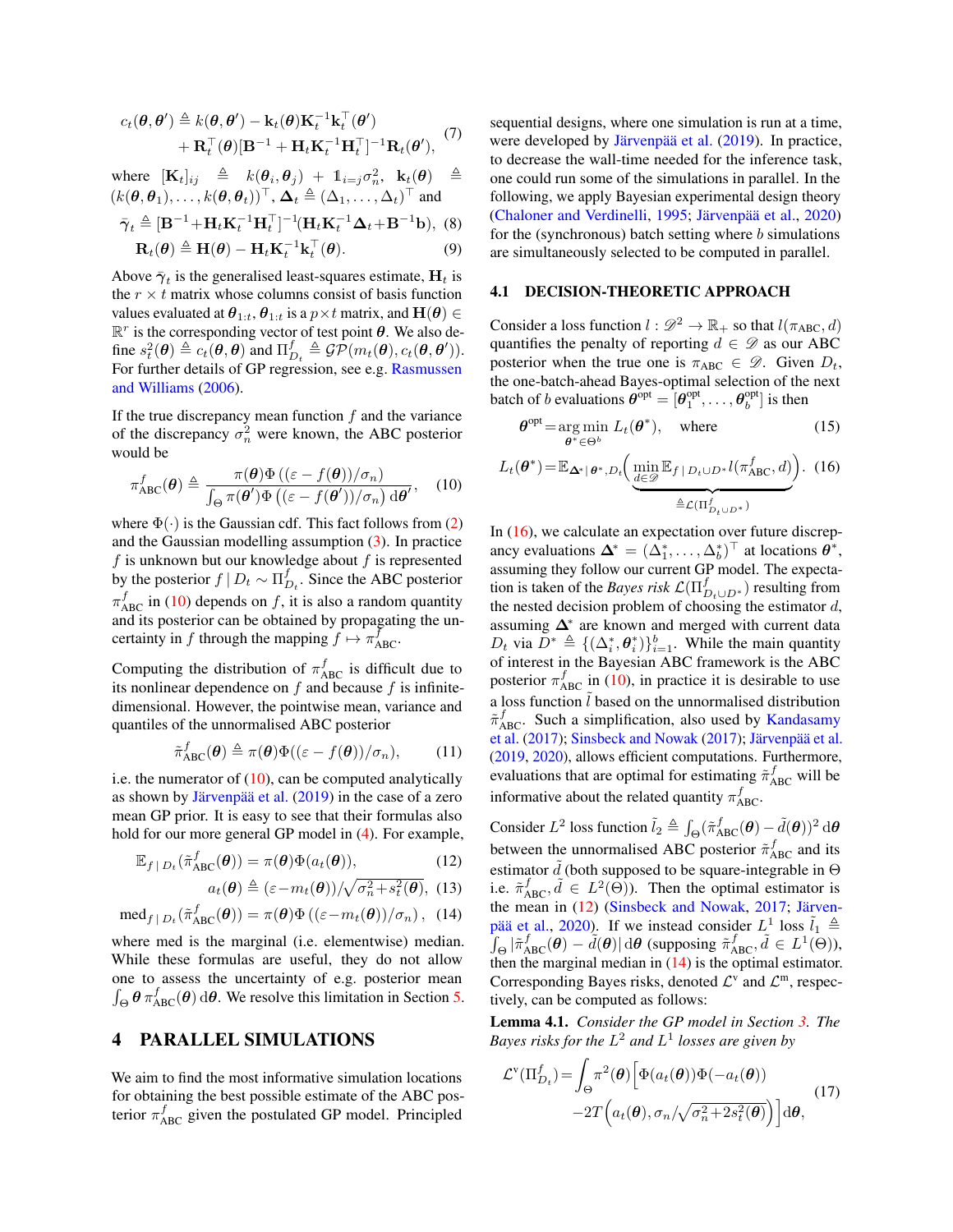$$
\mathcal{L}^{\mathfrak{m}}(\Pi_{D_{t}}^{f}) = 2 \int_{\Theta} \pi(\theta) T(a_{t}(\theta), s_{t}(\theta)/\sigma_{n}) d\theta, \qquad (18)
$$

*respectively, where*  $a_t(\theta)$  *is given by [\(13\)](#page-2-5)* and  $T(\cdot, \cdot)$  *denotes Owen's T function [\(Owen,](#page-9-14) [1956\)](#page-9-14).*

We call  $L_t(\theta^*)$  as an *acquisition function*. Expected inte-grated variance (EIV) and expected integrated MAD<sup>[2](#page-3-1)</sup> (EIMAD) acquisition functions, denoted  $L_t^{\rm v}(\theta^*)$  and  $L_t^m(\theta^*)$ , respectively, can be computed as follows:

<span id="page-3-2"></span>Proposition 4.2. *Consider the GP model in Section [3.](#page-1-5) The* EIV *and* EIMAD *acquisition functions are*

$$
L_t^{\mathbf{v}}(\boldsymbol{\theta}^*) = 2 \int_{\Theta} \pi^2(\boldsymbol{\theta}) \left[ T\left( a_t(\boldsymbol{\theta}), \frac{\sqrt{\sigma_n^2 + s_t^2(\boldsymbol{\theta}) - \tau_t^2(\boldsymbol{\theta}; \boldsymbol{\theta}^*)}}{\sqrt{\sigma_n^2 + s_t^2(\boldsymbol{\theta}) + \tau_t^2(\boldsymbol{\theta}; \boldsymbol{\theta}^*)}} \right) - T\left( a_t(\boldsymbol{\theta}), \frac{\sigma_n}{\sqrt{\sigma_n^2 + 2s_t^2(\boldsymbol{\theta})}} \right) \right] d\boldsymbol{\theta}, \qquad (19)
$$

$$
L_t^{\mathfrak{m}}(\boldsymbol{\theta}^*) = 2 \int_{\Theta} \pi(\boldsymbol{\theta}) T\left(a_t(\boldsymbol{\theta}), \frac{\sqrt{s_t^2(\boldsymbol{\theta}) - \tau_t^2(\boldsymbol{\theta}; \boldsymbol{\theta}^*)}}{\sqrt{\sigma_n^2 + \tau_t^2(\boldsymbol{\theta}; \boldsymbol{\theta}^*)}}\right) d\boldsymbol{\theta},
$$
\n(20)

*respectively, where*  $a_t(\theta)$  *is given by* [\(13\)](#page-2-5) *and* 

$$
\tau_t^2(\boldsymbol{\theta};\boldsymbol{\theta}^*) = c_t(\boldsymbol{\theta},\boldsymbol{\theta}^*) [c_t(\boldsymbol{\theta}^*,\boldsymbol{\theta}^*) + \sigma_n^2 \mathbf{I}]^{-1} c_t(\boldsymbol{\theta}^*,\boldsymbol{\theta}). \tag{21}
$$

This result generalizes EIV in [Järvenpää et al.](#page-8-8) [\(2019\)](#page-8-8) to the batch setting. The proofs are given in Appendix [A.1.](#page--1-1)

#### 4.2 DETAILS ON COMPUTATION

Finding the one-batch-ahead optimal design  $\theta$ <sup>opt</sup> requires global optimisation over  $\Theta^b$  for both EIV and EIMAD. As this is infeasible with large batch size  $b$  and/or the dimension p of  $\theta$ , we use greedy optimisation: For  $r = 1, \ldots, b$ , the rth point  $\theta_r^{\text{opt}}$  in the batch is chosen by optimising  $L_t([\bm{\theta}_1^*,\dots,\bm{\theta}_r^*])$  with respect to  $\bm{\theta}_r^*$  when the earlier points  $\hat{\theta}_1^*, \dots, \hat{\theta}_{r-1}^*$  are kept fixed to their already determined values. This simplifies the *pb*-dimensional optimisation problem to a sequence of easier p-dimensional problems. Similar techniques have been used in batch BO, see [Ginsbourger et al.](#page-8-13) [\(2010\)](#page-8-13); [Snoek et al.](#page-9-15) [\(2012\)](#page-9-15); [Wilson et al.](#page-9-16) [\(2018\)](#page-9-16). Theory of submodular optimisation has been used to study greedy batch designs [\(Bach,](#page-8-14) [2013;](#page-8-14) [Wilson et al.,](#page-9-16) [2018;](#page-9-16) [Järvenpää et al.,](#page-8-9) [2020\)](#page-8-9). Unfortunately, such analysis hardly extends to our case because the ac-quisition functions in Proposition [4.2](#page-3-2) depend on  $\theta^*$  in a rather complex way. Using the facts that  $T(h, a)$  is nondecreasing for  $a \geq 0$  and  $\tau_t^2(\theta; \theta^*)$  cannot decrease as more points are included to  $\theta^*$ , we nevertheless see that both EIV and EIMAD are non-increasing as set functions of  $\theta^*$ . We can thus expect the greedy optimisation to be useful in practice as is seen empirically in Section [7.](#page-5-0)

<span id="page-3-5"></span>Another potential computational difficulty is the integration over  $\Theta$  in [\(19\)](#page-3-3) and [\(20\)](#page-3-4). Many state-of-the-art BO methods, such as [Hennig and Schuler](#page-8-15) [\(2012\)](#page-8-15); [Hernández-](#page-8-16)[Lobato et al.](#page-8-16) [\(2014\)](#page-8-16); [Wu and Frazier](#page-9-17) [\(2016\)](#page-9-17), also require similar computations. We approximate the integral using numerical integration for  $p \leq 2$  and self-normalised importance sampling (IS), where the current loss function interpreted as an unnormalised density is the instrumental distribution, for  $p > 2$ . Full details and the pseudocode of our algorithm can be found in Appendix [B.](#page--1-2)

#### 4.3 HEURISTIC BASELINE BATCH METHODS

<span id="page-3-3"></span>We consider also heuristic acquisition functions which evaluate where the pointwise uncertainty of  $\tilde{\pi}_{ABC}^f(\theta)$  is highest. Such intuitive strategies are also known as *uncertainty sampling* and used e.g. by [Gunter et al.](#page-8-17) [\(2014\)](#page-8-17); [Järvenpää et al.](#page-8-8) [\(2019\)](#page-8-8); [Chai and Garnett](#page-8-18) [\(2019\)](#page-8-18). When the variance is used as the measure of the uncertainty of  $\tilde{\pi}_{ABC}^f(\theta)$ , we call the method as MAXV. When MAD is used, we obtain an alternative strategy called analogously MAXMAD. The resulting acquisition functions can be computed using the integrands of [\(17\)](#page-2-6) and [\(18\)](#page-3-5).

<span id="page-3-4"></span>Finally, we propose a heuristic approach, also used for batch BO [\(Snoek et al.,](#page-9-15) [2012\)](#page-9-15), to parallellise MAXV and MAXMAD strategies: The first point in the batch is chosen as in the sequential case. The other points are iteratively selected as the locations where the expected pointwise variance (or MAD) of  $\tilde{\pi}_{ABC}^f(\theta)$ , taken with respect to the discrepancy values of the pending points (i.e. points that have been already chosen to the current batch) is highest. The resulting acquisition functions are immediately obtained as the integrands of  $(19)$  and  $(20)$ .

# <span id="page-3-0"></span>5 UNCERTAINTY QUANTIFICATION OF THE ABC POSTERIOR

Pointwise marginal uncertainty of the unnormalised ABC posterior  $\tilde{\pi}_{ABC}^f$  was used in previous section for selecting the simulation locations adaptively. However, knowing the value of  $\tilde{\pi}_{ABC}^f$  and its marginal uncertainty in some individual  $\theta$ -values is not very helpful for summarising and understanding the accuracy of the final estimate of the ABC posterior. Computing the distribution of the moments and marginals of the normalised ABC posterior  $\pi_{\text{ABC}}^f$  in [\(10\)](#page-2-1) is clearly more intuitive. See Fig. [1](#page-4-1) for a 1D demonstration of this approach.

To access the posterior of  $\pi_{ABC}^f$ , one could fix a sample path  $f^{(i)} \sim \Pi_{D_t}^f$ , then use it to fix a realisation of the ABC posterior  $\pi_{ABC}^{f^{(i)}}$  using [\(10\)](#page-2-1) and finally use e.g. MCMC to sample from  $\pi_{\text{ABC}}^{f^{(i)}}$ . This would be repeated s times and the resulting set of samples  $\{\{\boldsymbol{\theta}^{(i,j)}\}_{j=1}^n\}_{i=1}^s$ 

<span id="page-3-1"></span><sup>&</sup>lt;sup>2</sup>Mean absolute deviation (around median).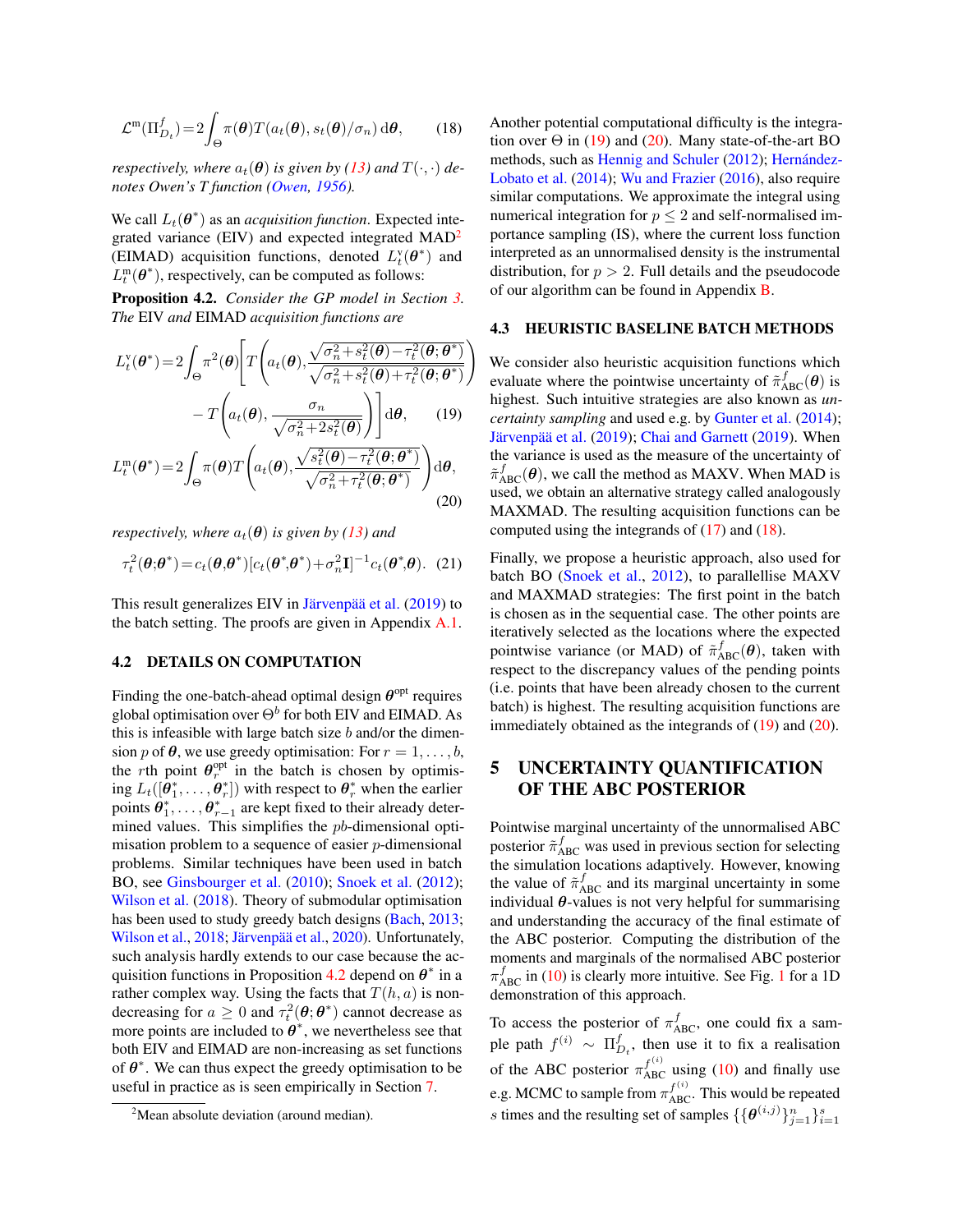<span id="page-4-1"></span>

Figure 1: Demonstration of ABC posterior uncertainty quantification using Lorenz model from Section [7.2](#page-6-0) with parameter  $\theta_2$  fixed. (a) GP model for  $\Delta_{\theta_1}$  (blue dashed line  $\varepsilon$ , blue stars 9 discrepancy evaluations), (b) uncertainty of unnormalised ABC posterior  $\tilde{\pi}_{ABC}^f$ , (c) evolution of model-based ABC posterior expectation (black line) and its 95% CI (dashed black) for 40 iterations, (d) uncertainty of ABC posterior  $\pi_{ABC}^f$  corresponding (b).

(where  $n$  is the length of the MCMC chain for each posterior realisation  $i = 1, \ldots, s$  approximately describes the posterior of  $\pi_{ABC}^f$  given  $D_t$  (see Fig. [1d](#page-4-1)). The uncertainty of the GP hyperparameters  $\psi$  could also be taken into account by drawing  $\psi^{(i)} \sim \pi(\psi | D_t)$  as the very first step but we here consider  $\psi$  as known for simplicity although this can cause underestimation of the uncertainty of  $\pi_{ABC}^f$ . The outlined approach involves a major computational challenge as evaluating the  $s$  sample paths at  $n$  distinct sets of test points scales<sup>[3](#page-4-2)</sup> as  $\mathcal{O}(s(nt^2 + tn^2) + sn^3)$ .

We propose the following computationally cheaper approach: In small dimensions, when  $p \leq 2$ , we evaluate each sample path  $f^{(i)}$ ,  $i = 1, \ldots, s$  at  $\bar{n}^p$  fixed grid points and compute the required integrations numerically. This approach scales as  $\mathcal{O}(\bar{n}^pt^2 + \bar{n}^{2p}(t+s) + \bar{n}^{3p})$ . If  $p > 2$ , then self-normalised importance sampling is used. We draw  $n$  samples from an instrumental density, defined so that its unnormalised pdf at  $\theta$  equals the  $\alpha$ -quantile of  $\tilde{\pi}_{ABC}^f(\theta)$ . This is computed using [\(A.23\)](#page--1-3) of Appendix and we use  $\alpha = 0.95$ . The samples are thinned and the resulting  $\tilde{n} \ll n$  representative samples  $\{\boldsymbol{\theta}^{(j)}\}_{j=1}^{\tilde{n}}$ are used to compute the normalised importance weights  $\omega^{(i,j)}$  for each sampled posterior  $i = 1, \ldots, s$ . The output

is a set of weighted sample sets  $\{\{\omega^{(i,j)}, \theta^{(j)}\}\}_{j=1}^{\tilde{n}}\}_{i=1}^s$ from which moments and marginal densities can be computed using standard Monte Carlo estimators for each  $i = 1, \ldots, s$ . This approach requires only one MCMC sampling from the instrumental density which scales as  $\mathcal{O}(nt^2)$ , i.e. only linearly with respect to n, so that n can be large. Total cost is  $\mathcal{O}((n + \tilde{n})t^2 + \tilde{n}^2(t + s) + \tilde{n}^3)$ .

This approach has nevertheless some limitations: The computations are only approximate because  $\tilde{n}$  and s are finite. Also, if the uncertainty of  $\pi_{ABC}^f$  is substantial, choosing a good instrumental density can be difficult. This is because some of the sampled posteriors are then necessarily quite different from any single instrumental density producing possibly poor approximation. In our experiments this however happened only with early iterations and can be detected e.g. by monitoring the distribution of effective sample sizes for  $i = 1, \ldots, s$ . In Section [7](#page-5-0) we demonstrate that the uncertainty quantification is still feasible and beneficial for low-dimensional cases. The proposed approach also works with other GP modelling situations such as [Järvenpää et al.](#page-8-9) [\(2020\)](#page-8-9).

### <span id="page-4-0"></span>6 ON RELATED GP-BASED METHODS

In this section we briefly discuss the relation between Bayesian ABC, BQ and BO to facilitate better understanding of these conceptually similar inference methods.

#### <span id="page-4-4"></span>6.1 RELATION TO BAYESIAN QUADRATURE

In Bayesian quadrature one aims to compute integral  $I_f \triangleq \int_{\mathbb{R}^p} f(\theta) \pi(\theta) d\theta$ , where  $f : \mathbb{R}^p \to \mathbb{R}$  is an expensive black-box function and  $\pi(\theta)$  is a known density, e.g. Gaussian. If a GP prior is placed on  $f$ , given some evaluations  $\{(f_i, \theta_i)\}_{i=1}^t$  where  $f_i = f(\theta_i)$ , the posterior of  $I_f$ , describing one's knowledge of the value of this integral, is Gaussian whose mean and variance can be computed analytically for some choices of  $k(\theta, \theta')$ and  $\pi(\theta)$  (for details, see [O'Hagan](#page-9-21) [\(1991\)](#page-9-21); [Briol et al.](#page-8-19) [\(2019\)](#page-8-19)). Also, BQ methods for computing integrals of the form  $I_f^g \triangleq \int_{\Theta} g(f(\theta))\pi(\theta) d\theta$  with some known (non-negative) function  $g : \mathbb{R} \to \mathbb{R}_+$ , such as marginal likelihoods, have been developed by [Osborne et al.](#page-9-22) [\(2012\)](#page-9-22); [Gunter et al.](#page-8-17) [\(2014\)](#page-8-17); [Chai and Garnett](#page-8-18) [\(2019\)](#page-8-18).

Our approach in Section [5](#page-3-0) is instead developed for quantifying the uncertainty in either the whole function  $\pi_{ABC}^f : \Theta \to \mathbb{R}_+$ , which we here write as

<span id="page-4-3"></span>
$$
\pi_{ABC}^f(\boldsymbol{\theta}) = \frac{g(f(\boldsymbol{\theta}))\pi(\boldsymbol{\theta})}{\int_{\Theta} g(f(\boldsymbol{\theta}'))\pi(\boldsymbol{\theta}') d\boldsymbol{\theta}'},\qquad(22)
$$

or some corresponding moments such as the expectation  $\int_{\Theta} \theta \pi_{ABC}^f(\theta) d\theta \in \mathbb{R}^p$ . To our knowledge, computation

<span id="page-4-2"></span> $3$ Approximations such as random Fourier features (RFF) [\(Rahimi and Recht,](#page-9-18) [2008\)](#page-9-18) and those by [Pleiss et al.](#page-9-19) [\(2018\)](#page-9-19) can be used to reduce this cost, e.g. [Hernández-Lobato et al.](#page-8-16) [\(2014\)](#page-8-16); [Wang and Jegelka](#page-9-20) [\(2017\)](#page-9-20) used RFF to approximately optimise GP sample paths. However, this produces tradeoff between exact GP but small  $n$  vs. inexact GP but large  $n$  which we do not analyse in this work.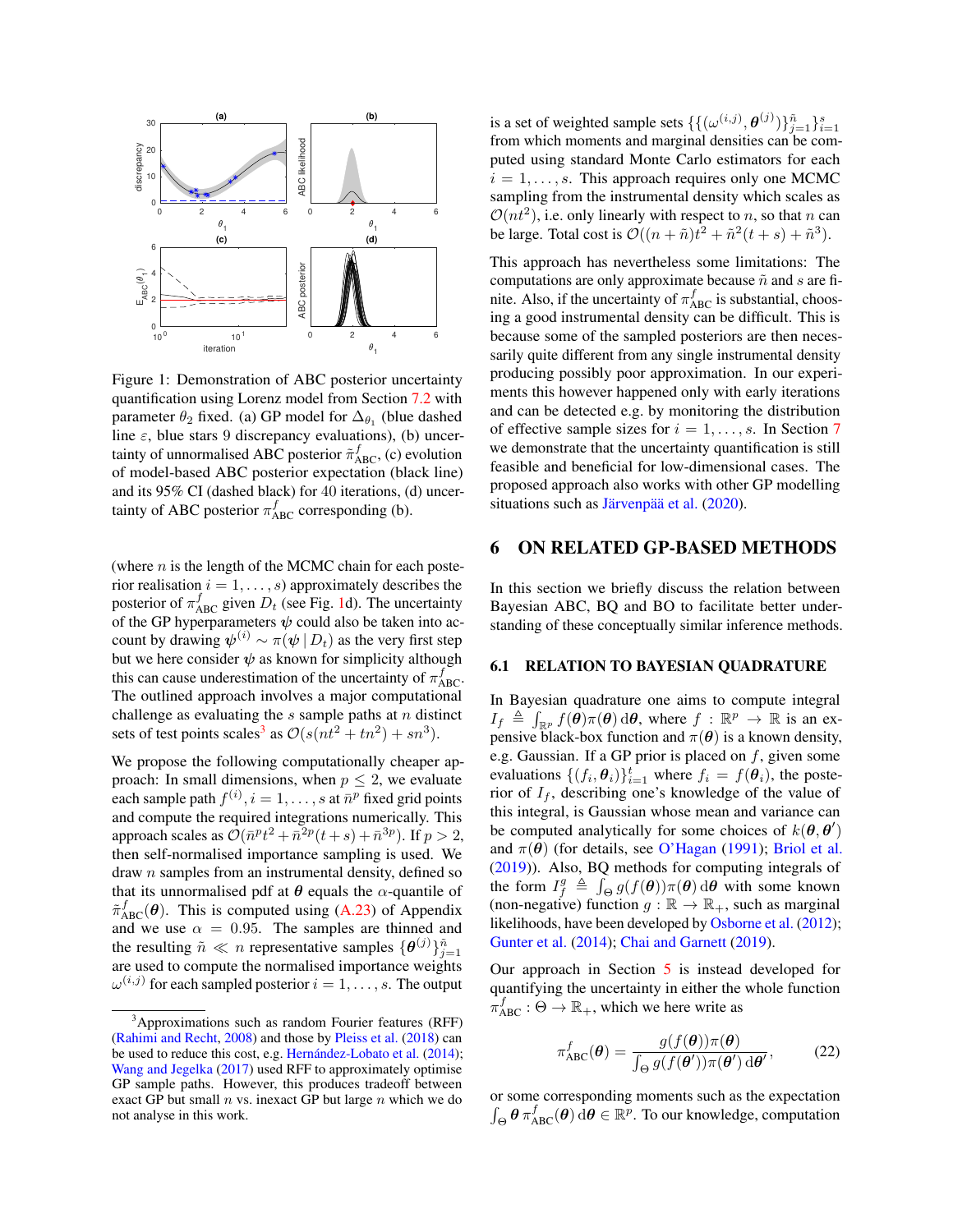of these quantities probabilistically has not been considered before. In particular, we used the "0-1 kernel"  $1\Delta_{\theta}<\varepsilon$ in [\(2\)](#page-1-1) corresponding to  $g(f(\theta)) = \Phi((\varepsilon - f(\theta))/\sigma_n)$ in [\(22\)](#page-4-3). [Osborne et al.](#page-9-22) [\(2012\)](#page-9-22); [Gutmann and Coran](#page-8-6)[der](#page-8-6) [\(2016\)](#page-8-6); [Acerbi](#page-8-20) [\(2018\)](#page-8-20); [Järvenpää et al.](#page-8-9) [\(2020\)](#page-8-9) instead modelled the log-likelihood with GP to reckon the non-negativity of the likelihood and the high dynamic range of the log-likelihood. This would correspond to  $g(f(\theta)) = \exp(f(\theta))$  in [\(22\)](#page-4-3).

[Osborne et al.](#page-9-22) [\(2012\)](#page-9-22); [Gunter et al.](#page-8-17) [\(2014\)](#page-8-17); [Chai and](#page-8-18) [Garnett](#page-8-18) [\(2019\)](#page-8-18) used linearisation approximations in their algorithms for estimating integrals of the form  $I_f^g$ . Similarly, if both  $\Phi(\cdot)$ -terms in our case in [\(10\)](#page-2-1) were linear for f, then the numerator and denominator in  $(10)$  would have joint Gaussian density leading to tractable computations. However, we observed that the resulting densities can be highly non-Gaussian so that any linearisation approach can result poor quality approximations. For this reason we considered simulation-based approach in Section [5.](#page-3-0)

#### 6.2 RELATION TO BAYESIAN OPTIMISATION

Suppose now  $f : \Theta \subset \mathbb{R}^p \to \mathbb{R}$  is an expensive, blackbox function to be minimised. In BO, a GP prior is placed on  $f$  and the future locations for obtaining (possibly noisy) evaluations of  $f$  are chosen adaptively by optimising an acquisition function that, in some sense, measures the potential improvement in the knowledge of the minimum point  $\boldsymbol{\theta}^{\star} \triangleq \arg \min_{\boldsymbol{\theta} \in \Theta} f(\boldsymbol{\theta})$  or the corresponding function value  $f^* \triangleq \min_{\theta \in \Theta} f(\theta)$  brought by the extra evaluation. For example, (predictive) entropy search [\(Hennig and Schuler,](#page-8-15) [2012;](#page-8-15) [Hernández-Lobato](#page-8-16) [et al.,](#page-8-16) [2014\)](#page-8-16) use an acquisition function that measures the expected reduction in the differential entropy of the posterior of  $\theta^*$ . [Wang and Jegelka](#page-9-20) [\(2017\)](#page-9-20) similarly considered the posterior of  $f^*$ . The important difference between these methods (or BO in general) and Bayesian ABC is that the quantity of interest in Bayesian ABC is not the minimiser of  $f$  but the full ABC posterior density  $\pi_{ABC}^f$  (or  $\tilde{\pi}_{ABC}^f$ ). Also, BO is rarely introduced this way in literature, simple acquisition functions such as the expected improvement and lower confidence bound (LCB) are often used and the posterior of  $\theta^*$  or  $f^*$  is rarely considered.

In the *BOLFI* framework [\(Gutmann and Corander,](#page-8-6) [2016\)](#page-8-6), the function  $f$  was however taken to be the ABC discrepancy  $\Delta_{\theta}$ , and LCB acquisition function LCB( $\theta$ ) =  $m_t(\theta) - \beta_t s_t(\theta)$  [\(Srinivas et al.,](#page-9-23) [2010\)](#page-9-23) was used for illustrating their approach of learning the ABC posterior. This is reasonable because to learn the ABC posterior one needs to evaluate in the regions with small discrepancy. We have the following new result that relates LCB to the Bayesian ABC framework:

Proposition 6.1. *If the prior is uniform over* Θ *(and may be improper), i.e. if*  $\pi(\theta) \propto 1_{\theta \in \Theta}$ *, then the point chosen by the LCB acquisition function with parameter*  $\beta_t$  *is the same as the point maximising the*  $\Phi(\beta_t)$ -quantile of the  $u$ nnormalised ABC posterior  $\tilde{\pi}_{\text{ABC}}^f(\boldsymbol{\theta})$  for any  $\varepsilon$ .

This result gives an interpretation for the LCB tradeoff parameter  $\beta_t$  in the ABC setting. However, instead of using LCB for Bayesian ABC, it is clearly more reasonable to evaluate where the variance (or some other measure of uncertainty) is large as already discussed e.g. by [Kan](#page-8-12)[dasamy et al.](#page-8-12) [\(2017\)](#page-8-12); [Järvenpää et al.](#page-8-8) [\(2019\)](#page-8-8). [Järvenpää](#page-8-8) [et al.](#page-8-8) [\(2019\)](#page-8-8) showed empirically that EIV consistently works better than LCB in their sequential scenario when the goal is to learn the ABC posterior. For this reason, we do not use (batch) BO methods in this article.

### <span id="page-5-0"></span>7 EXPERIMENTS

We first consider four 2D toy problems to see how the proposed method performs with a well-specified GP model. We then focus on more typical scenarios where the GP modelling assumptions do not hold exactly using three real-world simulation models. We compare the performance of the sequential and synchronous batch versions of the acquisition methods of Section [4.](#page-2-0) As a simple baseline, we consider random points drawn from the prior (abbreviated as RAND). We also briefly demonstrate the uncertainty quantification of the ABC posterior. We do not consider synthetic likelihood method (as e.g. in [Järvenpää et al.](#page-8-9) [\(2020\)](#page-8-9)) because it requires hundreds of evaluations for each proposed parameter and is thus not applicable here. For similar reason, we do not consider sampling-based ABC methods.

Locations for fitting the initial GP model are sampled from the uniform prior in all cases. We take 10 initial points for 2D and 20 for 3D and 4D cases. We use  $\mathbf{b} = \mathbf{0}, B_{ij} = 10^2 \mathbb{1}_{i=j}$  and include basis functions of the form  $1, \theta_i, \theta_i^2$ . The discrepancy  $\Delta_{\theta}$  is assumed smooth and we use the squared exponential covariance function  $k(\theta, \theta') = \sigma_f^2 \exp(-\frac{1}{2} \sum_{i=1}^{\tilde{p}} (\theta_i - \theta'_i)^2 / l_i^2)$ . GP hyperparameters  $\psi = (\sigma_n^2, l_1, \dots, l_p, \sigma_f^2)$  are given weakly informative priors and their values are obtained using MAP estimation at each iteration.

ABC-MCMC [\(Marjoram et al.,](#page-8-21) [2003\)](#page-8-21) with extensive simulations is used to compute the ground truth ABC posterior for the real-world models. For simplicity and to ensure meaningful comparisons to ground-truth, we fix  $\varepsilon$ to certain small predefined values although, in practice, its value is set adaptively [\(Järvenpää et al.,](#page-8-8) [2019\)](#page-8-8) or based on pilot runs. We compute the estimate of the unnormalised ABC posterior using [\(12\)](#page-2-3) for MAXV, EIV, RAND and [\(14\)](#page-2-4) for MAXMAD, EIMAD. Adaptive MCMC is used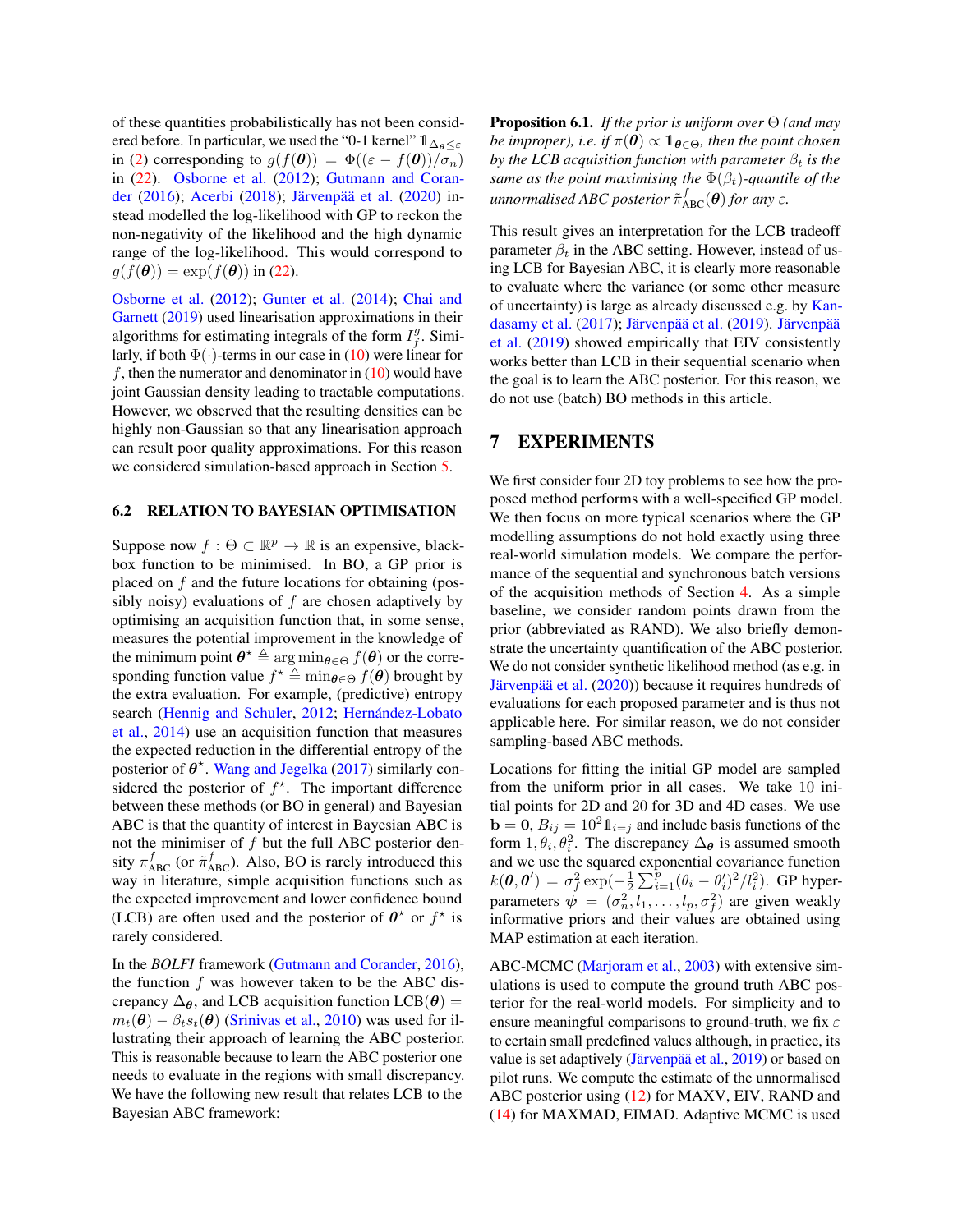<span id="page-6-1"></span>

Figure 2: Results for the 2D toy simulation models over 600 iterations and two batch sizes b.

<span id="page-6-2"></span>

Figure 3: Results for 2D toy simulation models with two acquisition functions and various batch sizes.

to sample from the resulting ABC posterior estimates and from the instrumental densities needed for the IS approximations. TV denotes the median total variation distance between the estimated ABC posterior and the true one (2D) or the average TV between their marginal TV values (3D, 4D) computed numerically over 50 repeated runs. Iteration (i.e. number of batches chosen) serves as a proxy to wall-time. The number of simulations i.e. the maximum value of  $t$  is fixed in all experiments and the batch methods thus finish earlier.

# 7.1 TOY SIMULATION MODELS

Fig. [2](#page-6-1) shows the results with sequential methods ( $b = 1$ ) and the corresponding batch methods with  $b = 5$  for four synthetically constructed toy models. These were taken from [Järvenpää et al.](#page-8-8) [\(2019\)](#page-8-8) and are illustrated in the Appendix  $\bf{B}$ . In Fig. [3](#page-6-2) the effect of batch size b is studied for the two best performing methods.

#### <span id="page-6-0"></span>7.2 REAL-WORLD SIMULATION MODELS

Lorenz model. This modified version of the well-known Lorenz weather prediction model describes the dynamics of slow weather variables and their dependence on unobserved fast weather variables over a certain period of time. The model is represented by a coupled stochastic differential equation which can only be solved numerically resulting in an intractable likelihood function. The model

has two parameters  $\boldsymbol{\theta} = (\theta_1, \theta_2)$  which we estimate from timeseries data generated using  $\theta = (2, 0.1)$ . See [Thomas](#page-9-24) [et al.](#page-9-24) [\(2018\)](#page-9-24) for full details of the model and the experimental set-up that we also use here, with the exception that we use wider uniform prior  $\boldsymbol{\theta} \sim \mathcal{U}([0, 5] \times [0, 0.5])$ . The discrepancy is formed as a Mahalanobis distance from the six summary statistics by [Hakkarainen et al.](#page-8-22)  $(2012)$ . The results are shown in Fig. [4\(](#page-7-0)a). Furthermore, Fig. [4\(](#page-7-0)b-c) demonstrates the uncertainty quantification of the model-based ABC posterior expectation. See Appendix [B.1](#page--1-4) for the details of the numerical computations used. The effect of batch size is shown in Fig.  $5(c)$  $5(c)$ .

Bacterial infections model. This model describes transmission dynamics of bacterial infections in day care centres and features intractable likelihood. The model has been developed by [Numminen et al.](#page-9-1) [\(2013\)](#page-9-1) and used previously by [Gutmann and Corander](#page-8-6) [\(2016\)](#page-8-6); [Järvenpää](#page-8-8) [et al.](#page-8-8) [\(2019\)](#page-8-8) as an ABC benchmark problem. We estimate the internal, external and co-infection parameters  $\beta \in [0, 11], \Lambda \in [0, 2]$  and  $\theta \in [0, 1]$ , respectively, using true data [\(Numminen et al.,](#page-9-1) [2013\)](#page-9-1) and uniform priors. The discrepancy is formed as in [Gutmann and Corander](#page-8-6) [\(2016\)](#page-8-6), see Appendix [B.3](#page--1-5) for details. The results with all methods are shown in Fig.  $5(a)$  $5(a)$  and Fig.  $5(b)$  shows the effect of batch size for the two best performing methods.

Additional details, e.g., on the optimisation of the acquisition function, MCMC methods used, computational costs, and additional experimental results can be found in the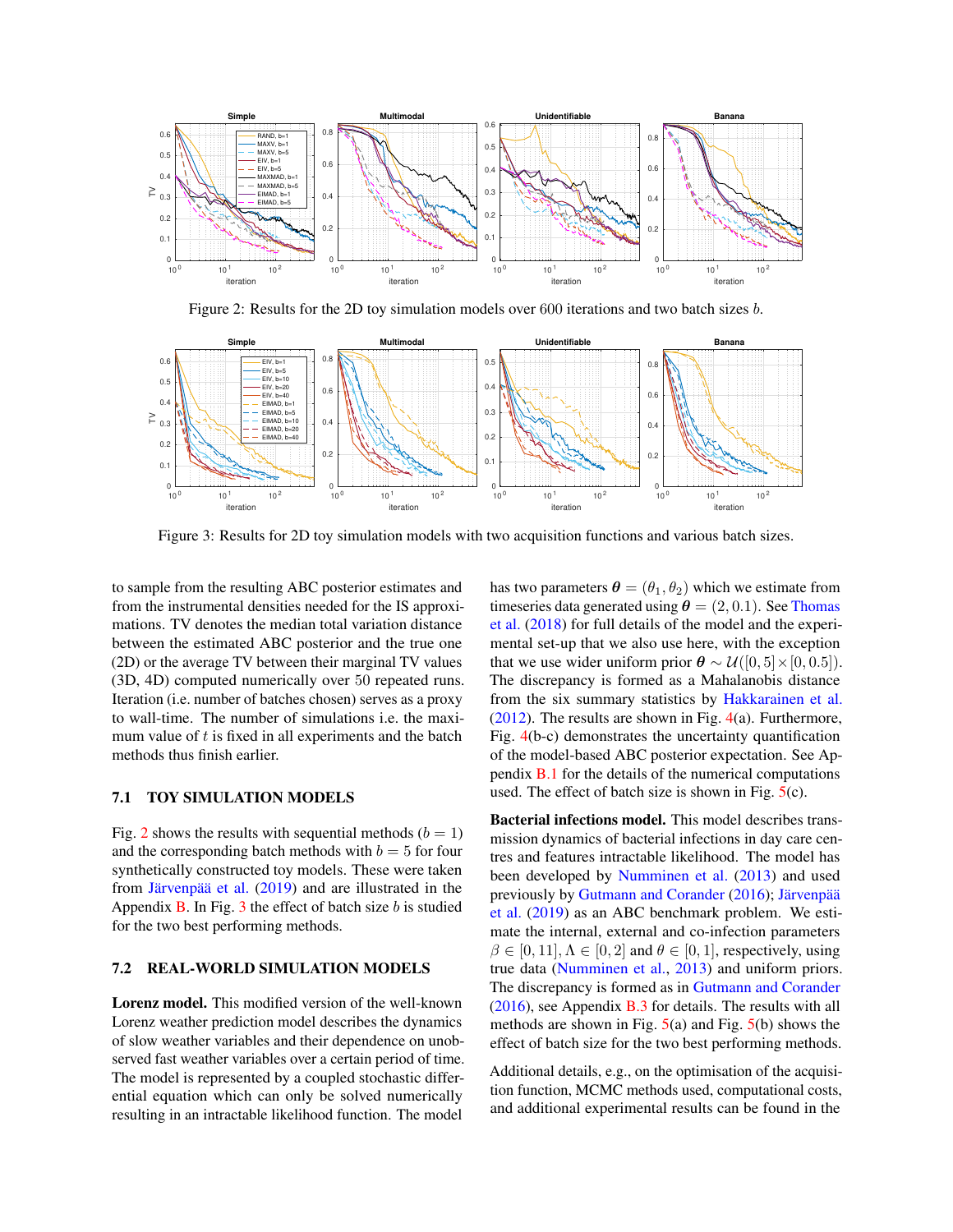<span id="page-7-0"></span>

Figure 4: (a) Lorenz model. The intervals show the 90% variability. See Fig. [2](#page-6-1) for the legend. (b-c) Black line is the mean and dashed black the 95% CI of the ABC posterior expectations. Red line shows the true value.

<span id="page-7-1"></span>

Figure 5: (a) Bacterial infections model. The intervals show the 90% variability. (b) Bacterial infections model with different batch sizes and two chosen acquisition methods. (c) Additional experiments with Lorenz model.

Appendix  $\bf{B}$  $\bf{B}$  $\bf{B}$  and  $\bf{C}$ . The results for our third, additional ABC benchmark scenario, g-and-k model, are shown in the Appendix [D.](#page--1-7)

#### 7.3 DISCUSSION ON THE RESULTS

In general, we obtain reasonable posterior approximations considering the very limited budget of simulations. EIV and EIMAD tend to produce more stable, accurate but also more conservative estimates than MAXV and MAXMAD. Difference in approximation quality between EIV and EIMAD, both based on the same Bayesian decision theoretic framework but different loss functions, was small. While RAND worked well in 2D cases and is fully parallellisable, it unsurprisingly produced poor posterior approximations in higher dimensions. In all cases, our batch strategies produced similar evaluation locations as the corresponding sequential methods leading to substantial improvements in wall-time when the simulations are costly. Unlike in the related problem of BO, batch points need not always be diverse because the simulations are stochastic and simulating multiple times at nearby points can be useful. On the other hand, already a single simulation can be enough to effectively rule out large tail regions. The proposed methods automatically balance between these two situations.

Fig. [4\(](#page-7-0)b-c) shows the evolution of the uncertainty in the ABC posterior expectation of the Lorenz model over 800 iterations in the case of sequential EIV. The convergence is approximately towards the true ABC posterior expectation due to a slight GP misspecification. Similarly, the ABC posterior marginals of the bacterial infection model in Appendix [C](#page--1-6) contain some uncertainty after 600 iterations which our approach allows to rigorously quantify. Due to the approximations involved and because this approach is not designed to account for the error due to approximating the intractable ground-truth posterior with the ABC posterior in the first place, we however suggest to interpret the uncertainty estimates with care. Developing more effective (analytical) methods for computing these uncertainty estimates is an interesting avenue for future work. The connection to BQ methods outlined in Section [6.1](#page-4-4) can be helpful for achieving this goal.

## 8 CONCLUSIONS

We considered ABC inference with a limited number of simulations ( $t \le 1000$ ). We outlined a GP surrogate modelling framework called Bayesian ABC where the uncertainty of the ABC posterior distribution due to the limited computational resources is approximately quantified. We also developed batch-sequential Bayesian experimental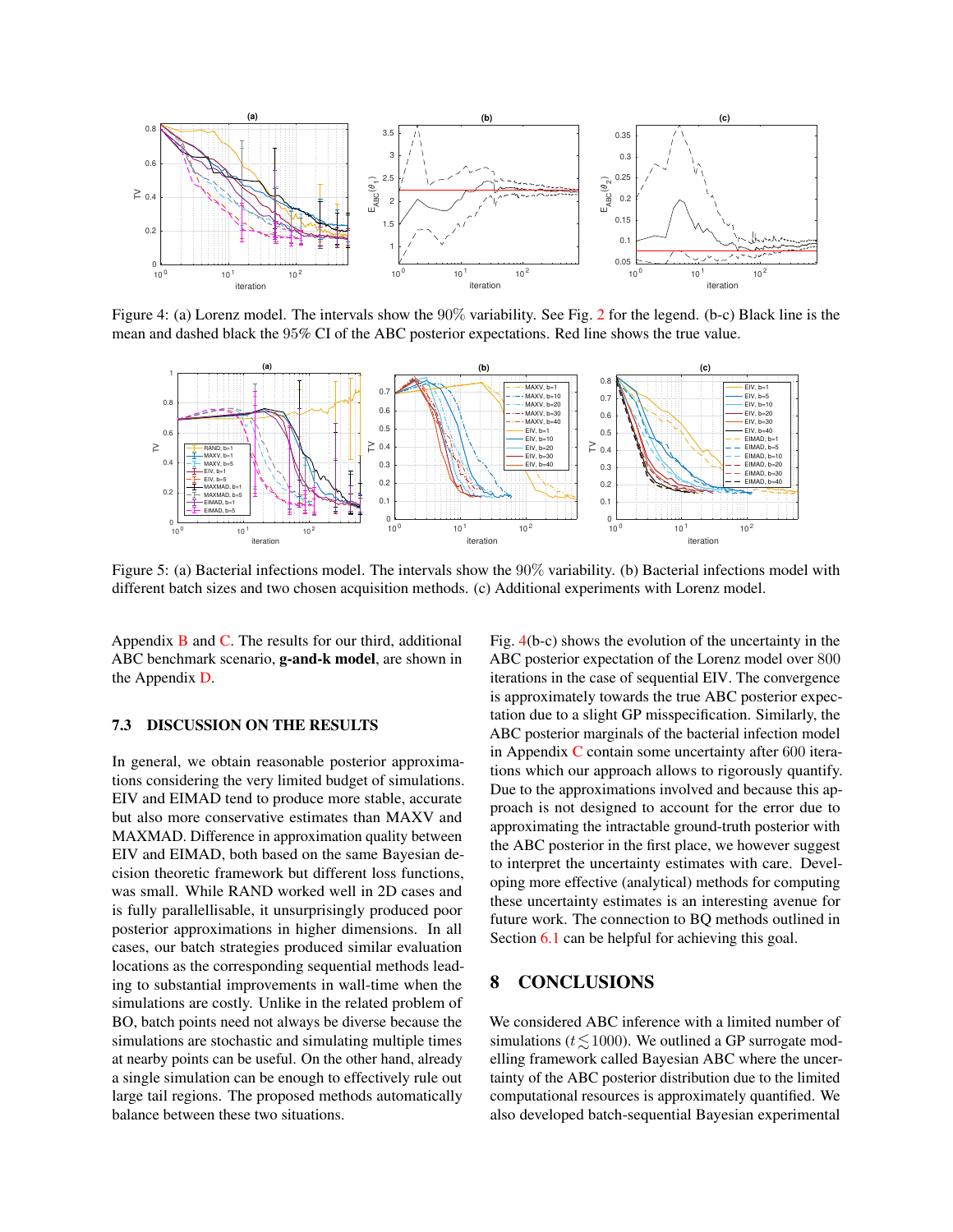design strategies to efficiently parallellise the expensive simulations. Experiments suggest that substantial gains in wall-time over previous related work can be obtained.

#### Acknowledgements

We thank Academy of Finland (grants no. 286607 and 294015 to PM) and Finnish Center for Artificial Intelligence for support of this research. We acknowledge the computational resources provided by Aalto Science-IT project.

# References

- <span id="page-8-20"></span>L. Acerbi. Variational Bayesian Monte Carlo. In *Advances in Neural Information Processing Systems 31*, pages 8223–8233. 2018.
- <span id="page-8-14"></span>F. Bach. *Learning with Submodular Functions: A Convex Optimization Perspective*. 2013.
- <span id="page-8-0"></span>M. A. Beaumont, W. Zhang, and D. J. Balding. Approximate Bayesian computation in population genetics. *Genetics*, 162(4):2025–2035, 2002.
- <span id="page-8-10"></span>E. Bernton, P. E. Jacob, M. Gerber, and C. P. Robert. Approximate Bayesian computation with the Wasserstein distance. *Journal of the Royal Statistical Society: Series B (Statistical Methodology)*, 81(2):235–269, 2019.
- <span id="page-8-19"></span>F.-X. Briol, C. J. Oates, M. Girolami, M. A. Osborne, and D. Sejdinovic. Probabilistic integration: A role in statistical computation? *Statistical Science*, 34(1): 1–22, 2019.
- <span id="page-8-18"></span>H. R. Chai and R. Garnett. Improving quadrature for constrained integrands. In *The 22nd International Conference on Artificial Intelligence and Statistics*, pages 2751–2759, 2019.
- <span id="page-8-11"></span>K. Chaloner and I. Verdinelli. Bayesian Experimental Design: A Review. *Statistical Science*, 10(3):273–304, 1995.
- <span id="page-8-13"></span>D. Ginsbourger, R. Le Riche, and L. Carraro. *Kriging Is Well-Suited to Parallelize Optimization*, pages 131–162. Springer Berlin Heidelberg, 2010.
- <span id="page-8-4"></span>D. Greenberg, M. Nonnenmacher, and J. Macke. Automatic posterior transformation for likelihood-free inference. In *Proceedings of the 36th International Conference on Machine Learning*, 2019.
- <span id="page-8-17"></span>T. Gunter, M. A. Osborne, R. Garnett, P. Hennig, and S. J. Roberts. Sampling for inference in probabilistic models with fast Bayesian quadrature. In *Advances in Neural Information Processing Systems 27*. 2014.
- <span id="page-8-6"></span>M. U. Gutmann and J. Corander. Bayesian optimization for likelihood-free inference of simulator-based statistical models. *Journal of Machine Learning Research*, 17 (125):1–47, 2016.
- H. Haario, M. Laine, A. Mira, and E. Saksman. DRAM: Efficient adaptive MCMC. *Statistics and Computing*, 16(4):339–354, 2006.
- <span id="page-8-22"></span>J. Hakkarainen, A. Ilin, A. Solonen, M. Laine, H. Haario, J. Tamminen, E. Oja, and H. Järvinen. On closure parameter estimation in chaotic systems. *Nonlinear Processes in Geophysis*, 19:127–143, 2012.
- <span id="page-8-15"></span>P. Hennig and C. J. Schuler. Entropy Search for Information-Efficient Global Optimization. *Journal of Machine Learning Research*, 13(1999):1809–1837, 2012.
- <span id="page-8-16"></span>J. M. Hernández-Lobato, M. W. Hoffman, and Z. Ghahramani. Predictive Entropy Search for Efficient Global Optimization of Black-box Functions. *Advances in Neural Information Processing Systems 28*, pages 1–9, 2014.
- <span id="page-8-3"></span>P. Holden, N. Edwards, and R. Wilkinson. *ABC for climate: dealing with expensive simulators*, pages 569–95. 2018. In The Handbook of ABC.
- <span id="page-8-7"></span>M. Järvenpää, M. U. Gutmann, A. Vehtari, and P. Marttinen. Gaussian process modelling in approximate Bayesian computation to estimate horizontal gene transfer in bacteria. *The Annals of Applied Statistics*, 12(4): 2228–2251, 2018.
- <span id="page-8-8"></span>M. Järvenpää, M. U. Gutmann, A. Pleska, A. Vehtari, and P. Marttinen. Efficient acquisition rules for modelbased approximate Bayesian computation. *Bayesian Analysis*, 14(2):595–622, 2019.
- <span id="page-8-9"></span>M. Järvenpää, M. U. Gutmann, A. Vehtari, and P. Marttinen. Parallel Gaussian process surrogate Bayesian inference with noisy likelihood evaluations. *Bayesian analysis, to appear*, 2020.
- <span id="page-8-12"></span>K. Kandasamy, J. Schneider, and B. Póczos. Query efficient posterior estimation in scientific experiments via Bayesian active learning. *Artificial Intelligence*, 243: 45–56, 2017.
- <span id="page-8-1"></span>J. M. Marin, P. Pudlo, C. P. Robert, and R. J. Ryder. Approximate Bayesian computational methods. *Statistics and Computing*, 22(6):1167–1180, 2012.
- <span id="page-8-21"></span>P. Marjoram, J. Molitor, V. Plagnol, and S. Tavare. Markov chain Monte Carlo without likelihoods. *Proceedings of the National Academy of Sciences of the United States of America*, 100(26):15324–8, 2003.
- <span id="page-8-2"></span>P. Marttinen, M. U. Gutmann, N. J. Croucher, W. P. Hanage, and J. Corander. Recombination produces coherent bacterial species clusters in both core and accessory genomes. *Microbial Genomics*, 1(5), 2015.
- <span id="page-8-5"></span>E. Meeds and M. Welling. GPS-ABC: Gaussian Process Surrogate Approximate Bayesian Computation. In *Proceedings of the 30th Conference on Uncertainty in Artificial Intelligence*, 2014.